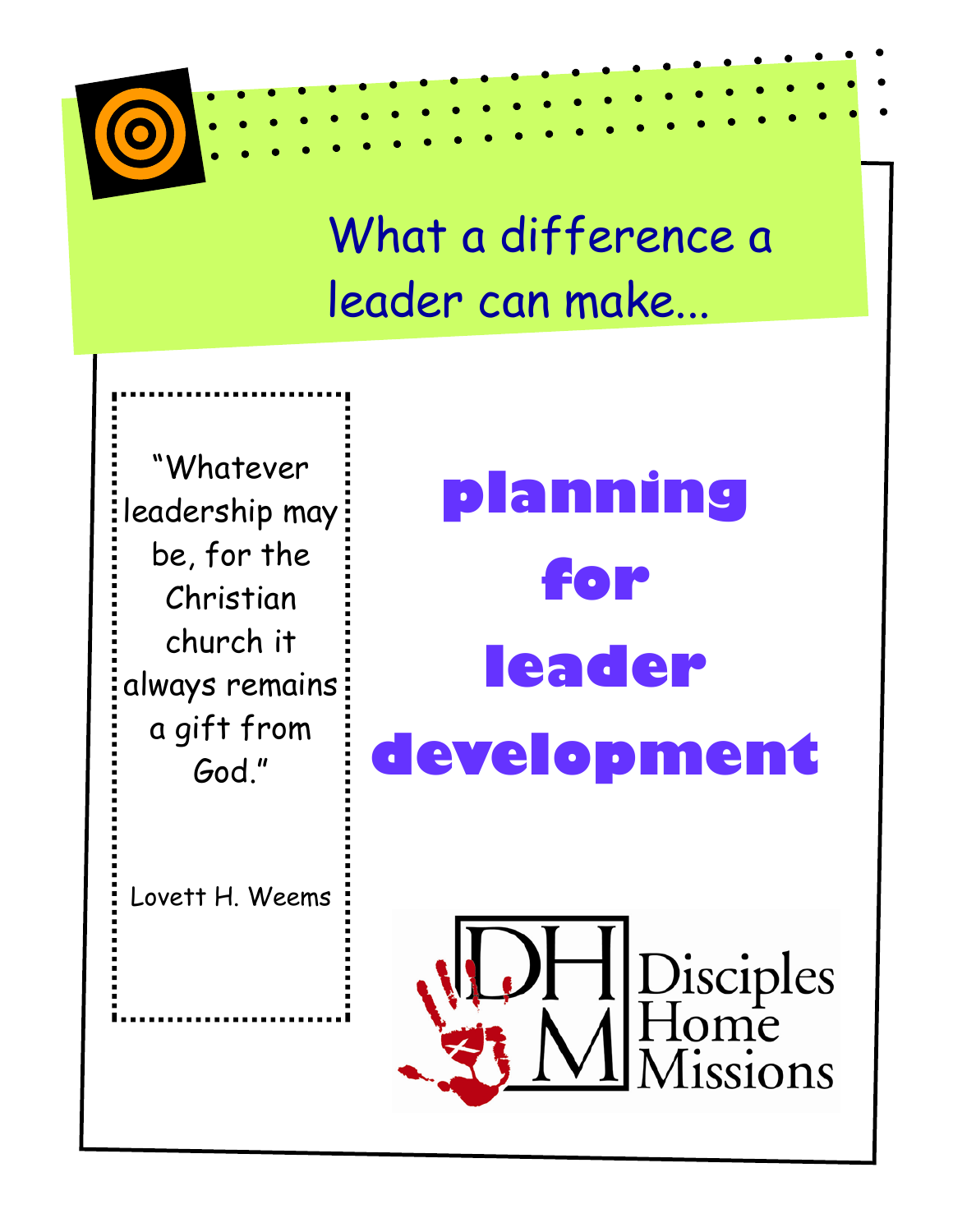

# **Affirmations about an effective program of leader development.**

**When the congregation is committed to mission and ministry, the need for leader development is seen as critical.** 

\*Which of these understandings of leadership does your congregation affirm?

- Our images of leadership have their source in the teachings and example of Jesus.
- Leaders are not born; they are made.
- Leader development begins with the models provided by ministers, elders, and diaconate.
- Leader development begins with member training.
- If the church is to accomplish its mission, the "gifts" of all the members are needed.
- Leading is a shared responsibility.
- Persons need not be experts to begin leading; they may learn to lead as they lead.

**It is important that the congregation establish some guidelines which describe what the congregation values in designated** 

#### **leaders.**

\*Which of these characteristics of church leaders does your congregation consider important?

- Is willing to learn.
- Is committed to Jesus Christ.
- Gives time and energy to train for leadership.
- Is flexible, open and helps a group establish a climate of trust, openness, frankness.
- Has a good understanding of one's own faith.
- Has a growing knowledge and appreciation of persons.
- Knows how to listen to others.
- Is a careful interpreter of the Scriptures.
- Knows how to use a variety of leadership skills.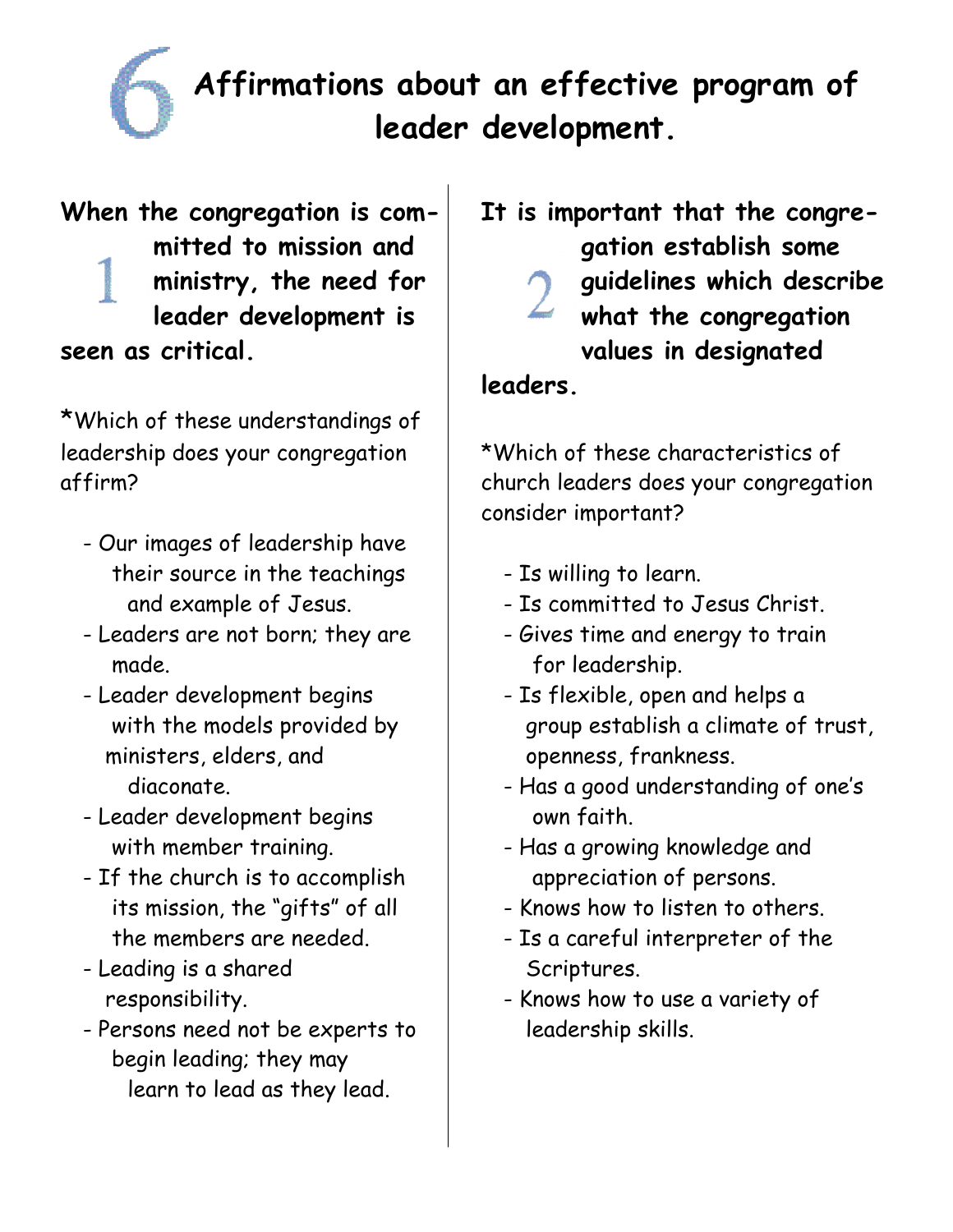**One group should be given specific responsibility to coordinate the selection and recruitment of leaders.** 

\*Who is on the enlistment/recruitment committee in your congregation?

- A representative of the nominating committee.
- The church school superintendent or department chair person.
- Persons representing all age levels
- Someone skilled in leader training
- Representatives of groups requiring leaders (study groups, etc.)
- Someone who is aware of all the administrative leadership needed.
- **The invitation to lead is extended by persons who can best present the opportunity to the prospective leader.**

\*How many of the following guidelines do you use in recruiting leaders?

 - Choose a time and place convenient to the person being invited.

- Have two or more persons make the call.
- Share the church's criteria for leaders so the person will know why he or she was selected
- Indicate the opportunity to serve and to grow
- Listen sensitively to the feelings, hopes, and needs of the person. Take a written task description. Explain what is expected and what support is available.
- Seek a thoughtful, unhurried and free answer.

**ROCK AND REAL PROPERTY The gifts (Christ) gave were that some would be apostles, some prophets, some evangelists, some pastors and teachers, to equip the saints for the work of ministry, for building up the body of Christ.** 

 **Eph. 4:11-12**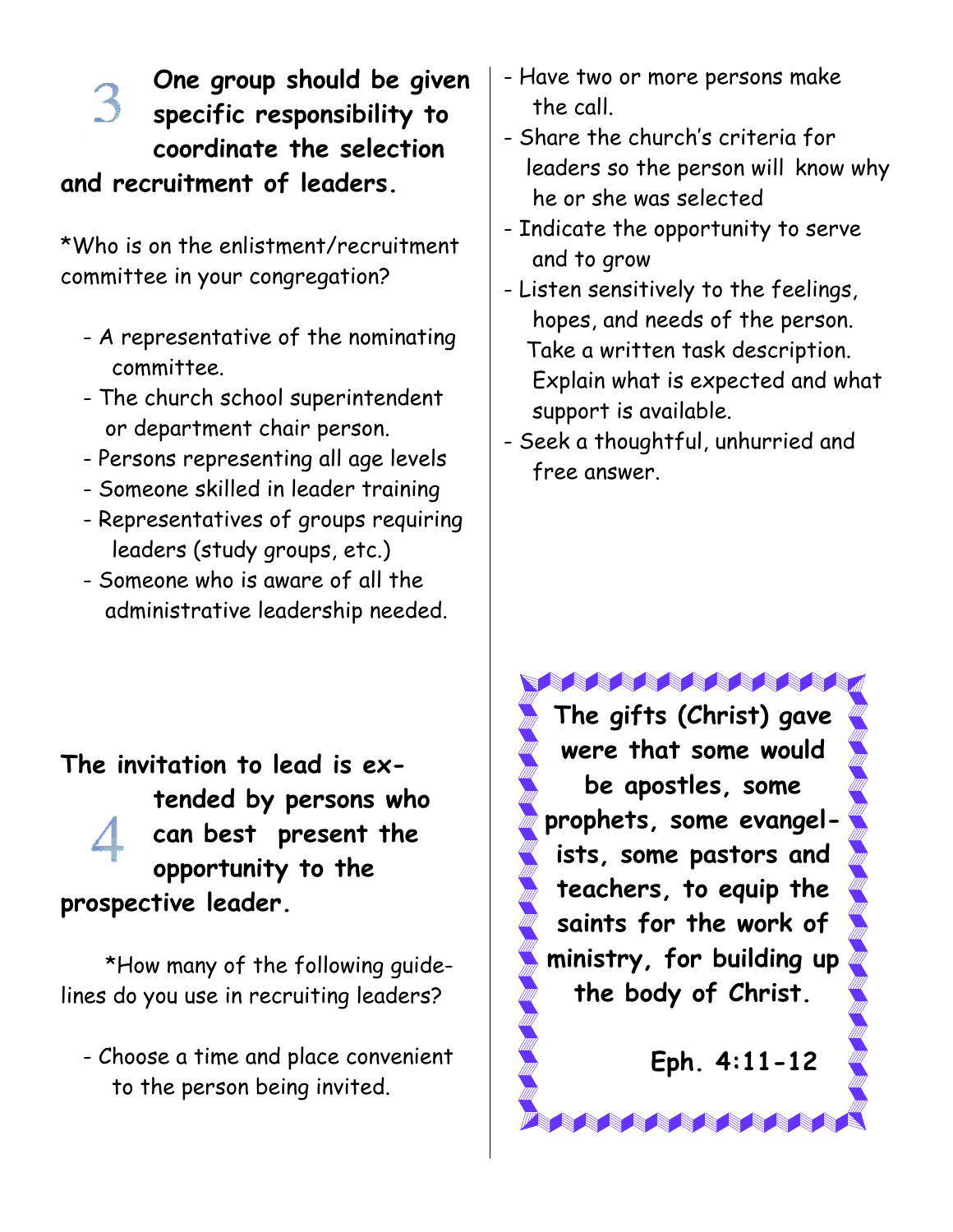| A program of leader develop-<br>ment can take many<br>different forms and is<br>unique to each                                                                                                                                                                              |                                                                                                                                                                                                                                                                 |                | Support of leaders<br>requires planning and<br>imagination. Support is<br>both personal and                                                                                                                                                                                                                                                                                                                                                                                                                |
|-----------------------------------------------------------------------------------------------------------------------------------------------------------------------------------------------------------------------------------------------------------------------------|-----------------------------------------------------------------------------------------------------------------------------------------------------------------------------------------------------------------------------------------------------------------|----------------|------------------------------------------------------------------------------------------------------------------------------------------------------------------------------------------------------------------------------------------------------------------------------------------------------------------------------------------------------------------------------------------------------------------------------------------------------------------------------------------------------------|
| congregation.                                                                                                                                                                                                                                                               |                                                                                                                                                                                                                                                                 | institutional. |                                                                                                                                                                                                                                                                                                                                                                                                                                                                                                            |
| *What are the various forms your<br>congregation is providing for leaders?                                                                                                                                                                                                  |                                                                                                                                                                                                                                                                 | for leaders?   | *What support does your congregation provide                                                                                                                                                                                                                                                                                                                                                                                                                                                               |
| - Workshops on<br>skills, methods,<br>understanding<br>group process,<br>handling<br>conflict, etc.<br>- Spiritual<br>retreats at<br>the beginning<br>of the leaders'<br>terms<br>- Self-study kits<br>to be used at<br>home to learn<br>a new skill<br>- Seminars to study | Jesus' kind of<br>leadership is the kind of<br>servant leadership needed:<br>in our time Much is at<br>stake. God is calling you,<br>and God is calling me to<br>something quite<br>beyond what we have<br>ever been or ever done<br>before.<br>N. Gordon Cosby |                | - Adeguate resources<br>- Adequate equipment and supplies<br>- Congregational support of their<br>ministry<br>- Feedback, especially "strokes"<br>- Time off to prevent "burnout"<br>- Someone to turn to who listens<br>- Recognition for jobs well done<br>- Commitment services as a part of<br>worship<br>- Respect for new ideas<br>- Notes of appreciation and<br>recognition<br>- Providing special support groups for<br>listening, sharing hopes and dreams<br>Displays, exhibits, and reports of |

- an issue
- Providing a library of books

activities



 Copies available from: Disciples Home Missions P.O. Box 1986 Indianapolis, IN 46206 1-888-346-2631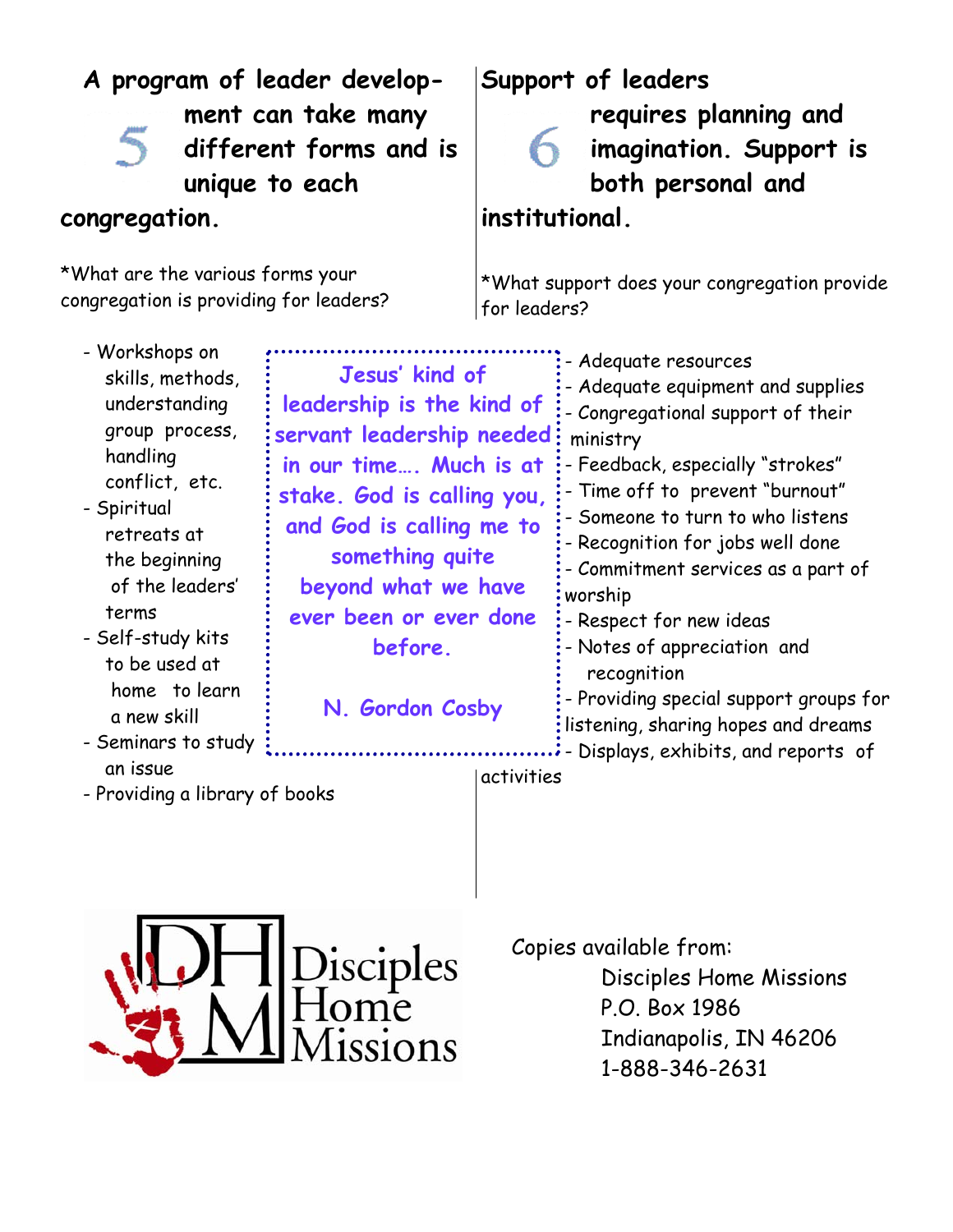

# A Word to the Leaders of our Congregation

\*\*We have chosen you for a future that is God's. \*\* Lead us beyond what we are already doing. \*\* Help us make a difference

Our congratulations, best wishes, and continuing support to you! We appreciate your willingness to take on important tasks. As fellow members of our congregation, we have chosen you for a leadership responsibility because we have confidence in you. We trust you to seek the challenges and opportunities that will make a difference — in our community and in our congregation. We know you will seek to discover God's will for your work — and that you will act to make a difference all can see.

How do you feel about your new responsibility? You may be uncertain about what to do. Or you may feel qualified for the tasks ahead. We all have such feelings sometimes. But we have confidence that you will seek resources and training to help you do your best. We will hold you in our prayers and work with you.

You are joining many others who through the centuries have sought to express through leadership their commitment to Christ's ministry and mission. Who do you remember for their leadership, their ministry? In their times and places, what they contributed was important and made a difference; but what you do as a leader is because you are you. Each leader acts using his or her own mix of styles and skills, blending them to fit particular places, needs and resources. What you do will be different from previous leaders with similar responsibilities. And those who come after you will act still differently.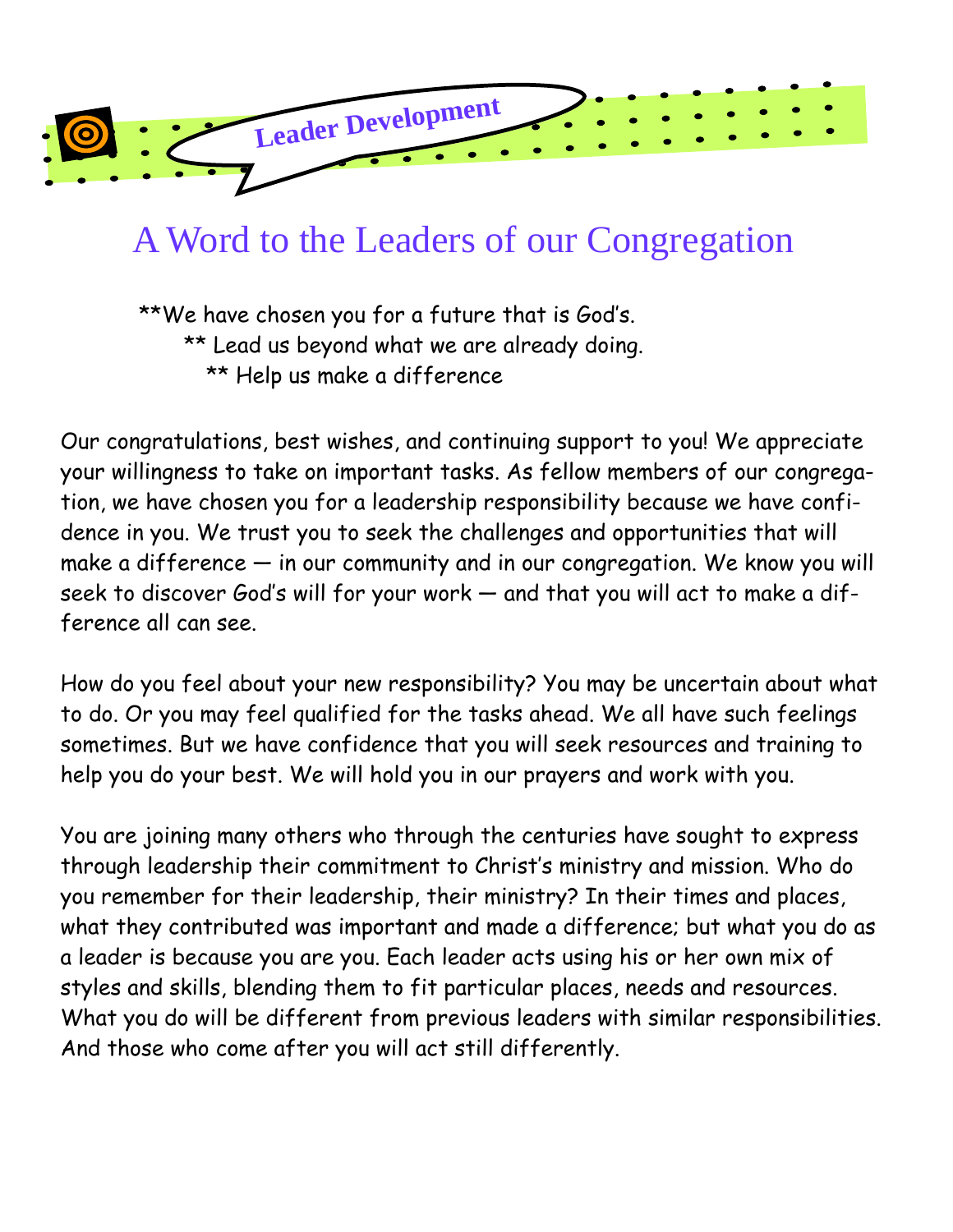

## **What difference can you make?**

Do you wonder what you can accomplish through your leadership? You could do only the minimum — have a few meetings, continue a few ongoing projects, maybe begin some new ones, just do what you are told, what is expected. OR ...you can use your time, energy and gifts to change things that should be changed. You can act to make a difference in your community, so God's love can break through. It's up to you.

## **How could your leadership make a difference?**

In one congregation the chairperson of the Board used her influence to change building -use policy. Now nonprofit community groups are using the church facilities every weekday and evening.

 $\blacktriangleright$  In another congregation, the committee on worship, under the leadership of its chairperson, polled persons with disabilities in the community. Based on their findings, they made large-print Bibles available in the narthex and added a ramp up to the lectern area. Now more people can participate in worship-and they do.

One coordinator of youth ministries has recruited volunteers so that the congregation can sponsor Girl Scout and Boy Scout troops for children and youth in the neighborhood.

### **Choose and Act**

Take some time to imagine what life would be like if God's will were done in your community. As a leader, your first responsibility is to clarify your vision.

Describe your vision in words that bring vivid pictures to the minds of others. Use positive terms in outlining the future. Describe what is possible and achievable — and not just the easy answers. Reach out to connect with the aspirations of others in your community, including people in other organizations. Invite others to join you in working to fulfill the promise of your vision.

If you don't know what to do, here are some questions to consider. Or if you think you are ready to act, use these to test your plans. In answering these questions, take time to pray, to look around you, to talk with others. These are not easy questions; the temptation to give simplistic answers or to rationalize is great.



What do you hope for and dream about for your community?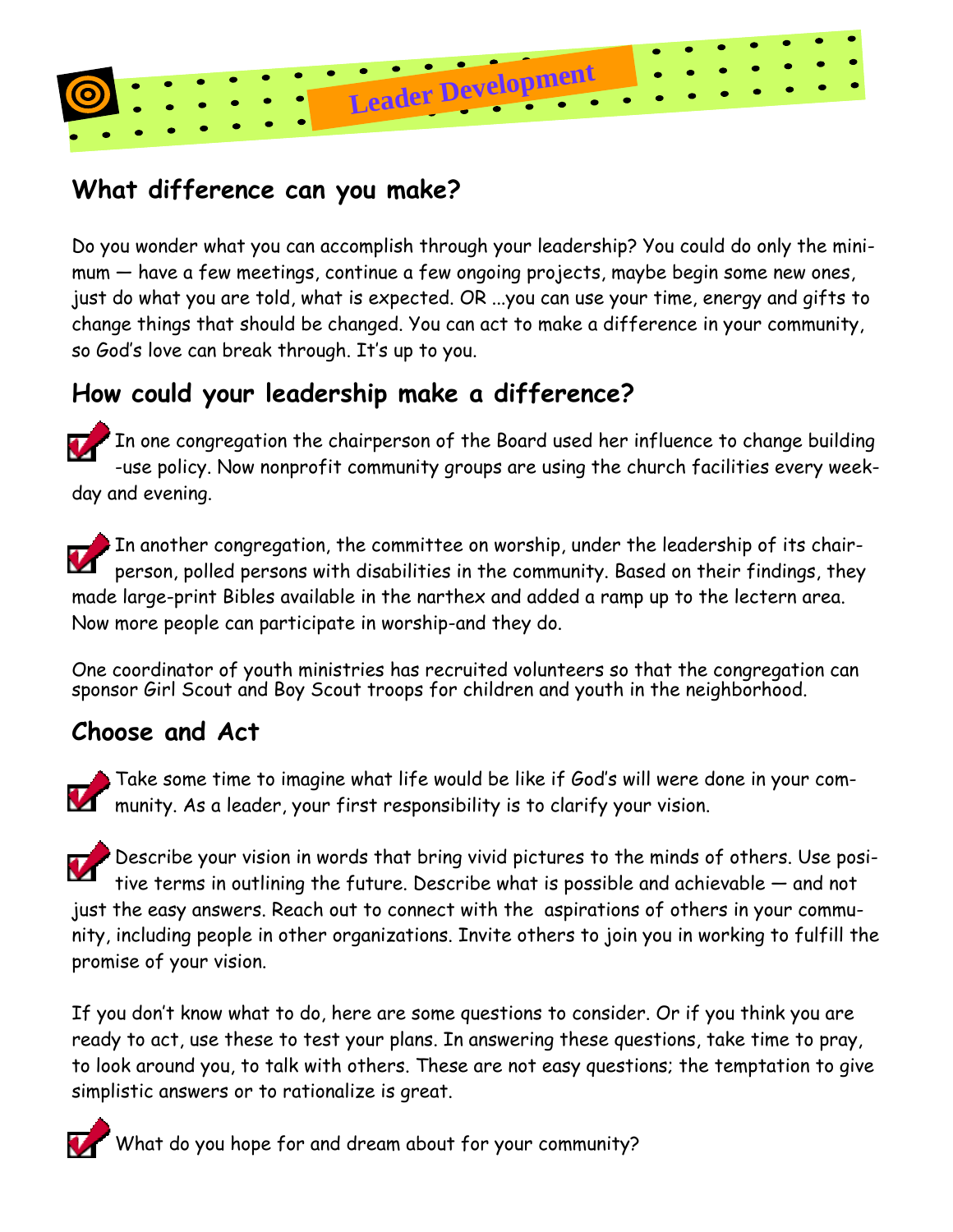What are the hopes and dreams of your neighbors? Of people you meet at work, school, or play? Of people you never meet because you don't go where they are?



Of all of these, which hope or dream stirs you the most?

What would our community look like if this hope were to become real?

Is your hope big enough to create a difference—but not so big that it is impossible?





How could you act on this hope or dream through your new responsibility in your congregation?

Whom can you invite to share in deciding and acting? How does your area of responsibility relate to this dream? How could a group with which you work help make it come true?

Once you decide, take some small first steps toward making a difference. You may succeed! And these small successes will encourage you to take larger steps. If you make a mistake or even fail, that's okay—as long as you learn from your mistakes and don't let the failure defeat you.

#### **And, when you waiver — as we all do sometimes — you may gain strength through ...**





Trying a different approach.



Talking things over with your pastor or a fellow worker.



Participating in workshops.



Finding a friend who can be supportive, open, and honest.

Creating a small group for training and support—or using an existing group.